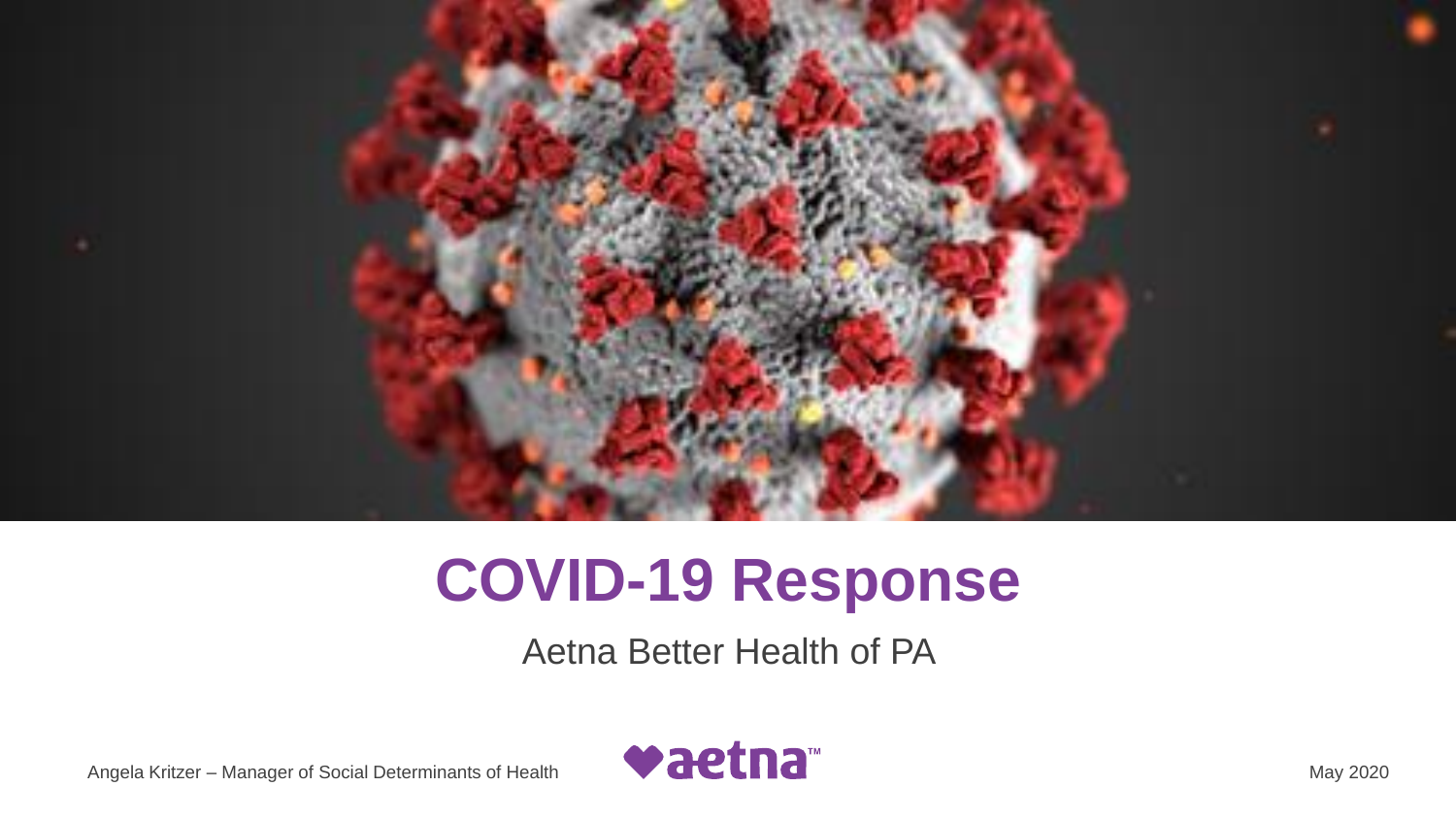# **Case Management**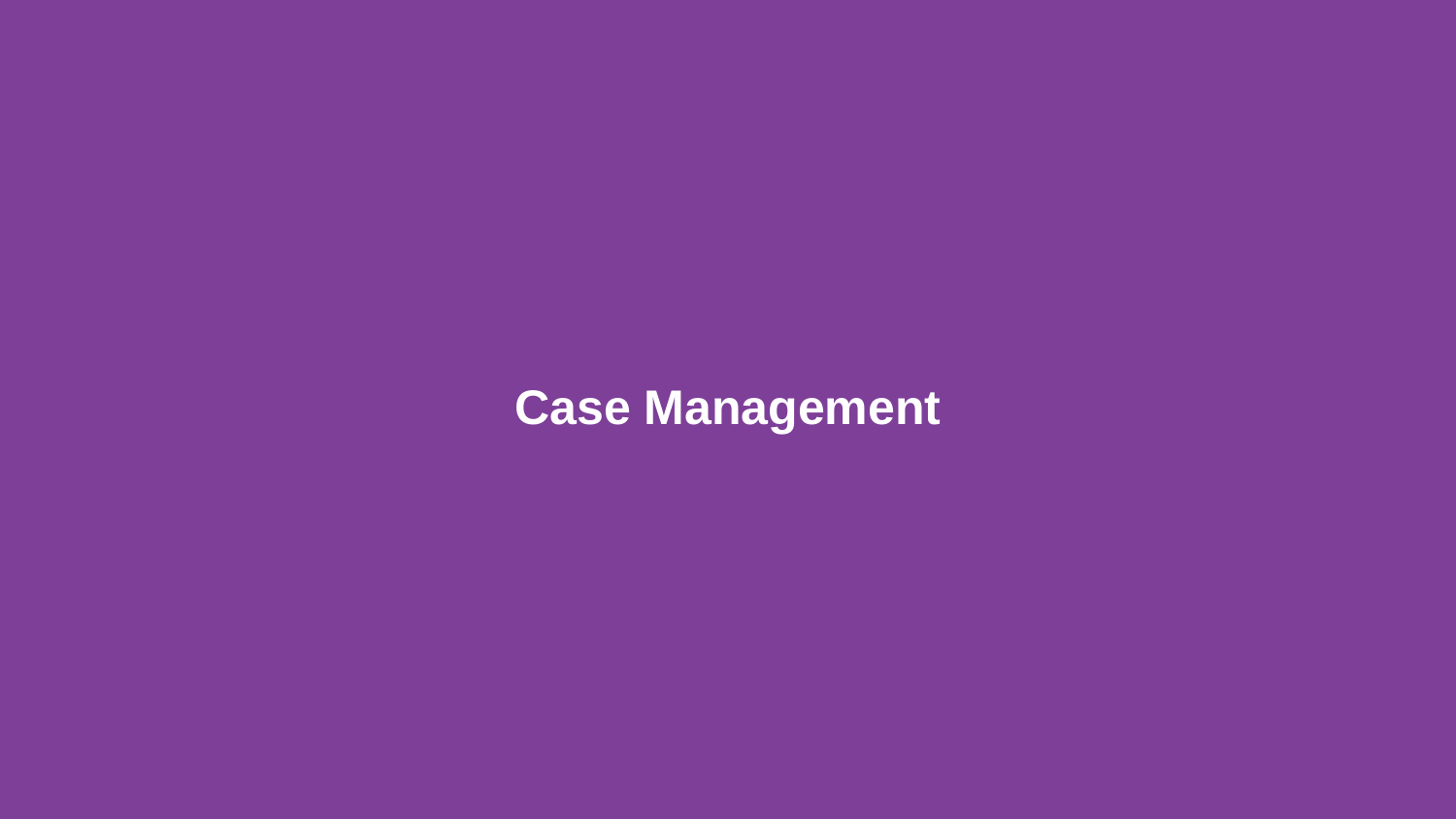### **COVID-19**

#### **Aetna's Response**

- Respond to our colleagues and members by providing reputable up-to-date information on disease prevention and care through education.
- Aetna Infectious Disease Response Team (IDRT)
- CVS Emergency Response Readiness Team (ERR)

#### **Communications**

- Member Questions and COVID Talking points updated as frequently as necessary.
- Reassure members and employees through education and support.



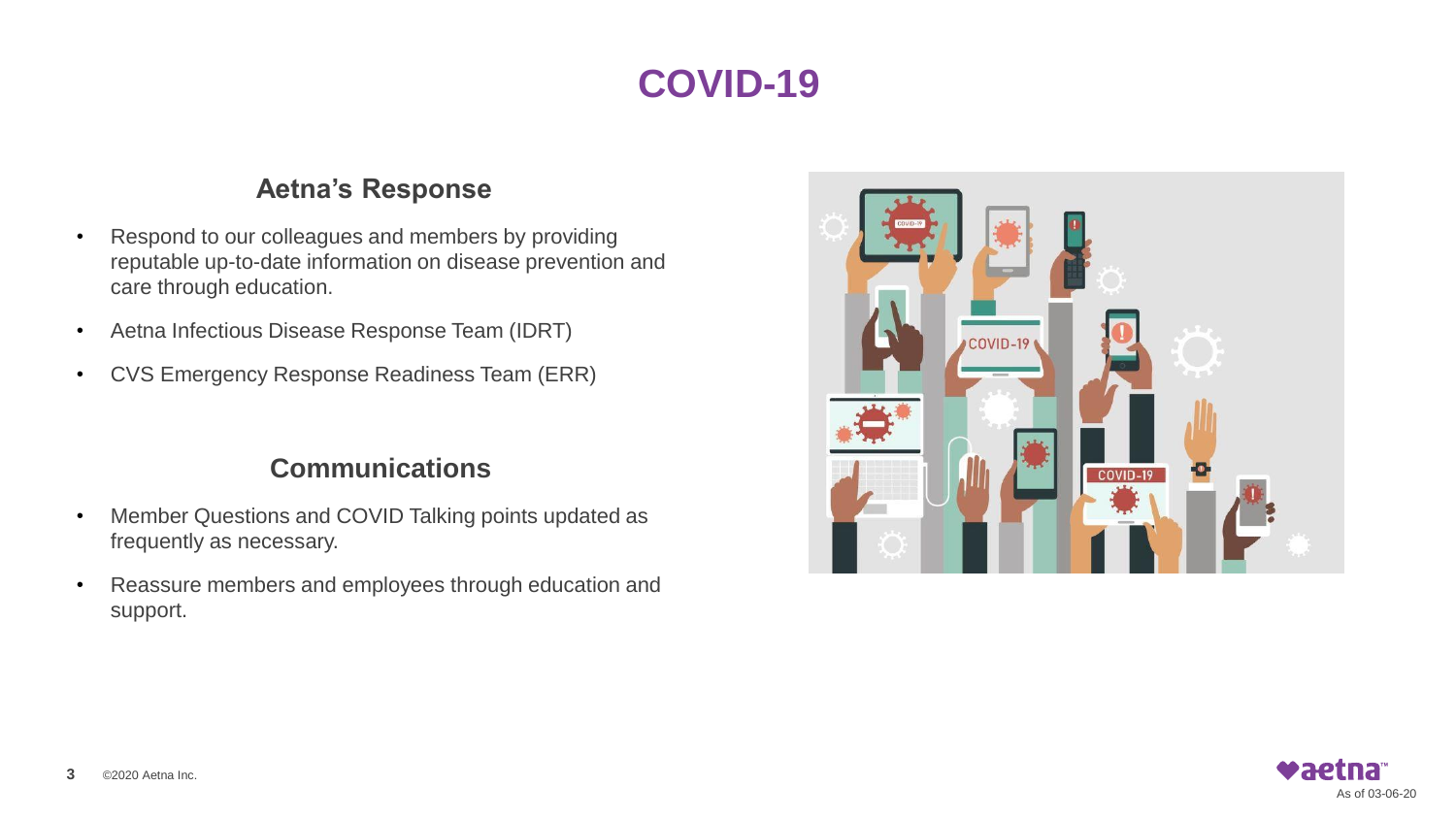### **Care Management Outreach Initiatives**

#### **Vulnerable population outreach**

- Members in Medical Daycare (PPEC) ( 81 members)
	- Offered shift care services in place of medical daycare for members whose medical daycare closed
- Shift care members (617 members)

- Monitor families with shift care services to see if they were accepting services, not accepting services and had sufficient agency staffing supporting their needs and providing education.

- Older members (over 62) with chronic conditions and not engaged in CM
	- Outreached by Best Foot Forward Vendor. (1700 members statewide)
- Dialysis members (129) outreach for COVID well check and transportation





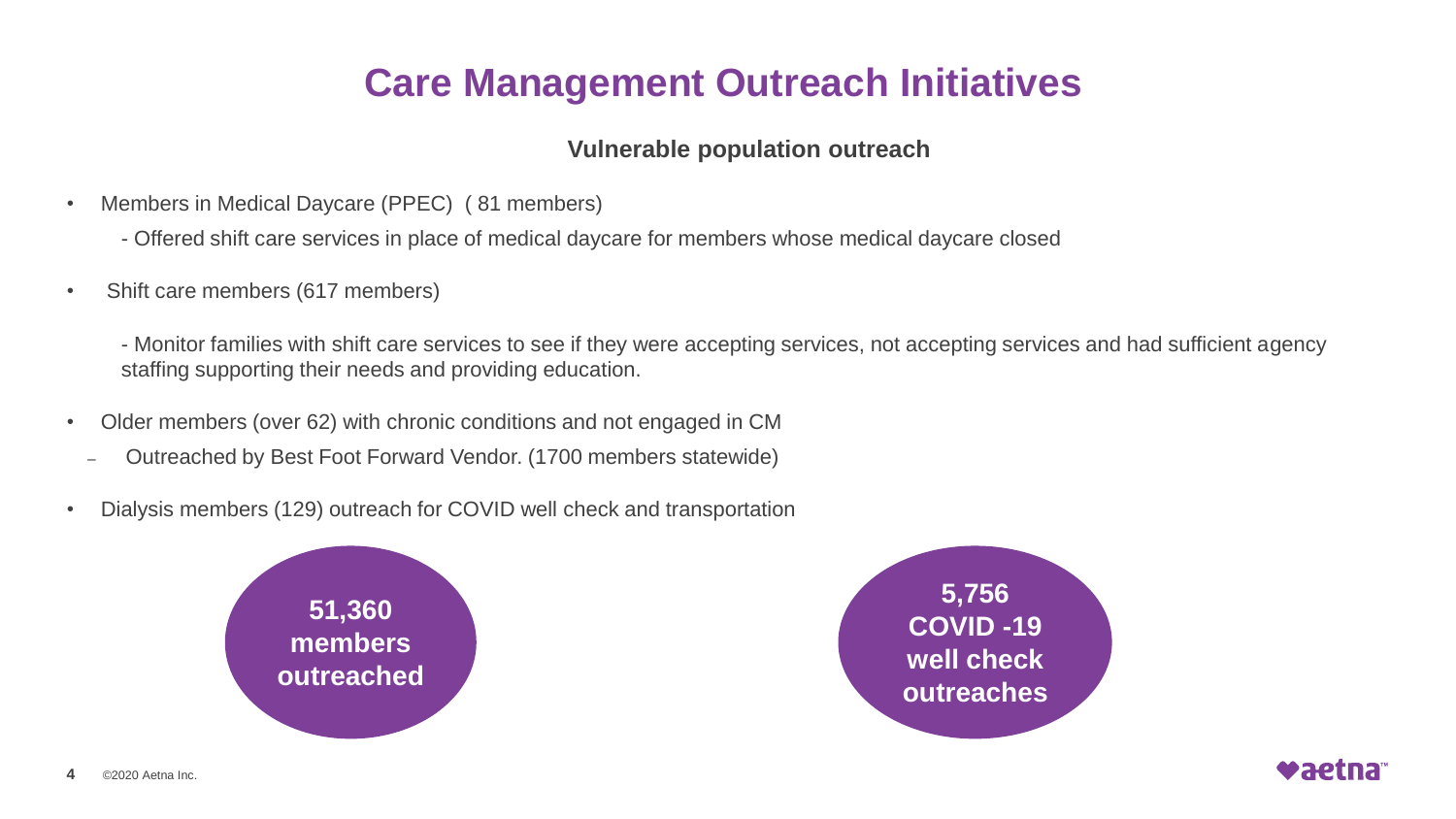# **Community Health Workers**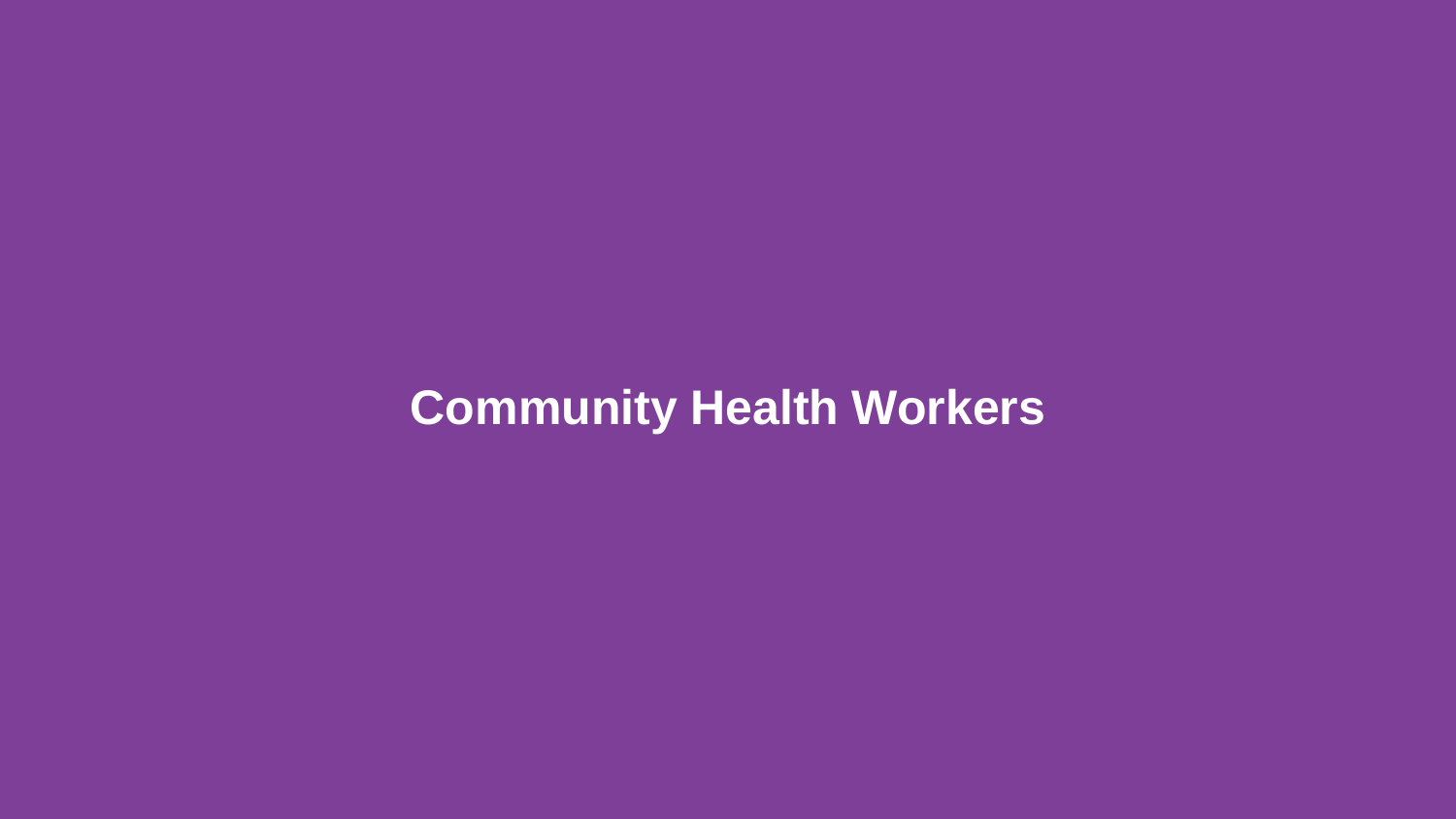### **Community Health Worker Outreach Initiatives**



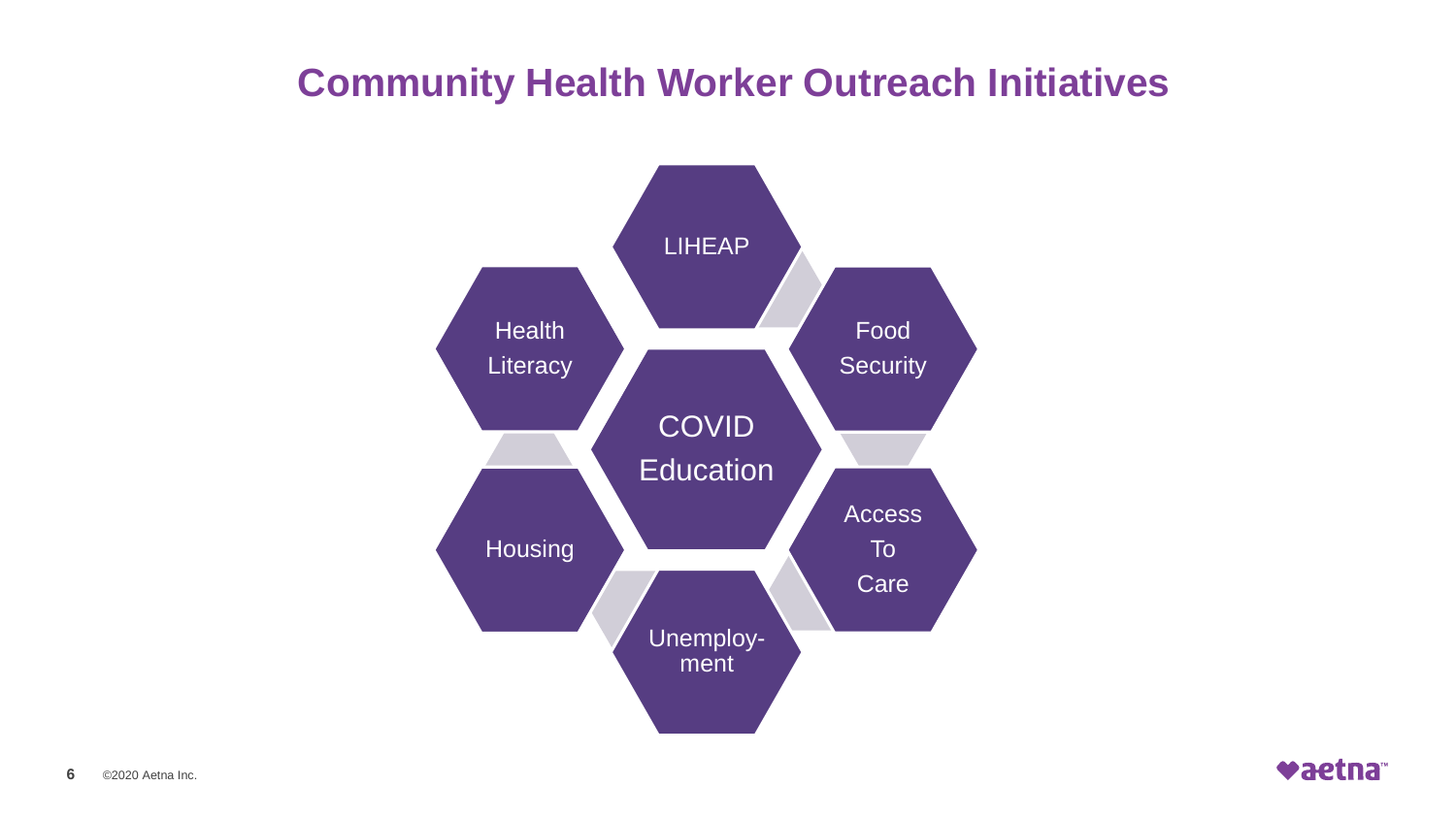### **Community Based Care Management COVID Impact on CHW Outreach**

#### **The Public Health Emergency (PHE) impacted the way CHWs performed their daily tasks**

- Telephonic outreach, no face-to-face interactions with members/harder to build trust
- CHWs can outreach to more members due to less travel
- Increased ability to outreach to our more remote members
- Allowed more time for accurate and thorough documentation and data collection

#### **Changes found to benefit the program that will remain the same post PHE**:

- Ability to go paperless/implementation of iPads
- Documentation and data collection standards

**Changes Aetna has implemented around CHW duties to promote engagement especially in the more Urban areas:**

- Added text messaging/virtual meetings as option for members
- Partner with QM/CM for text message campaigns regarding vaccinations

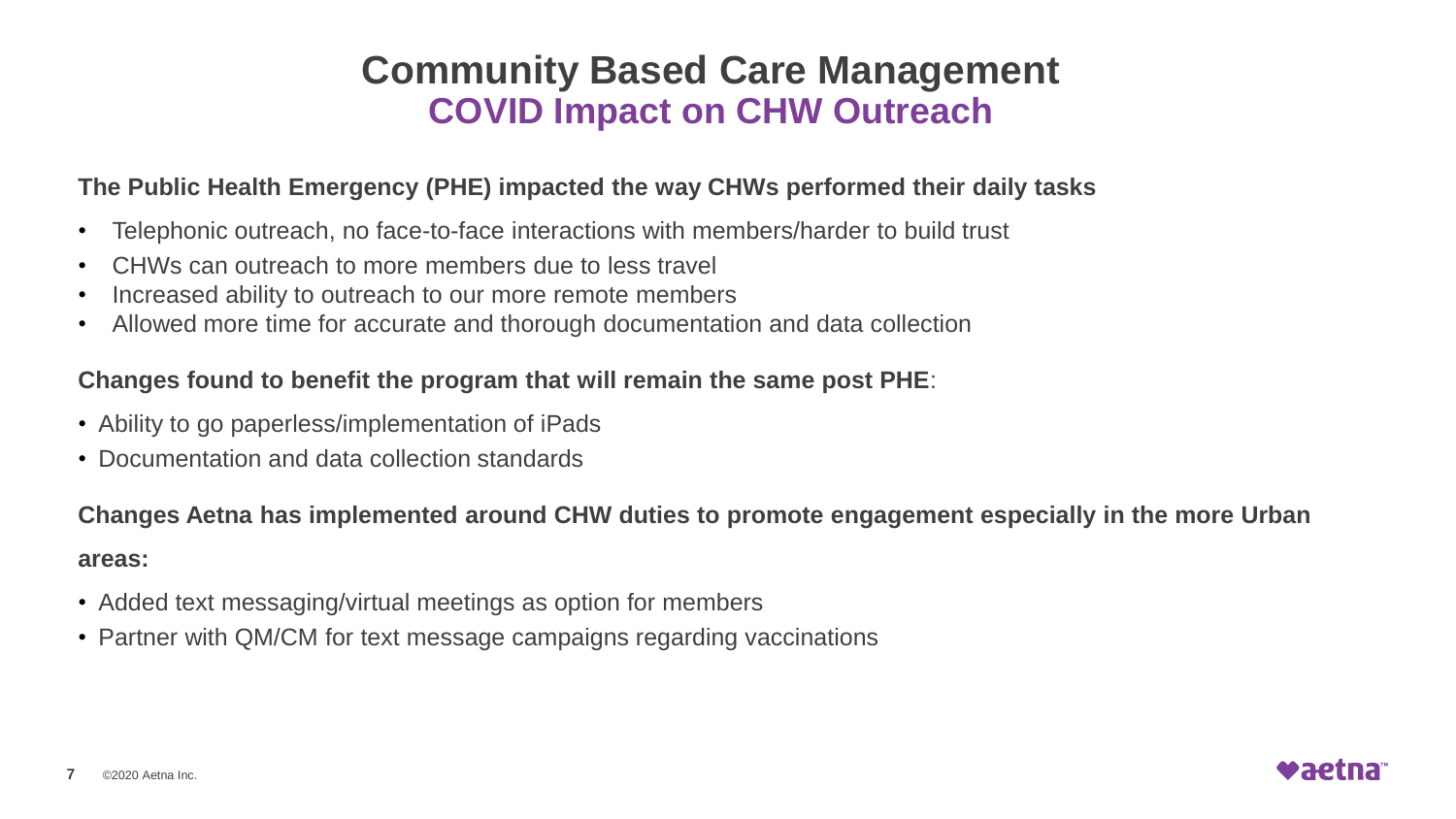### **CHW COVID-19 Success Story**

Spanish speaking member with high ED utilization tests positive for COVID-19



vaetna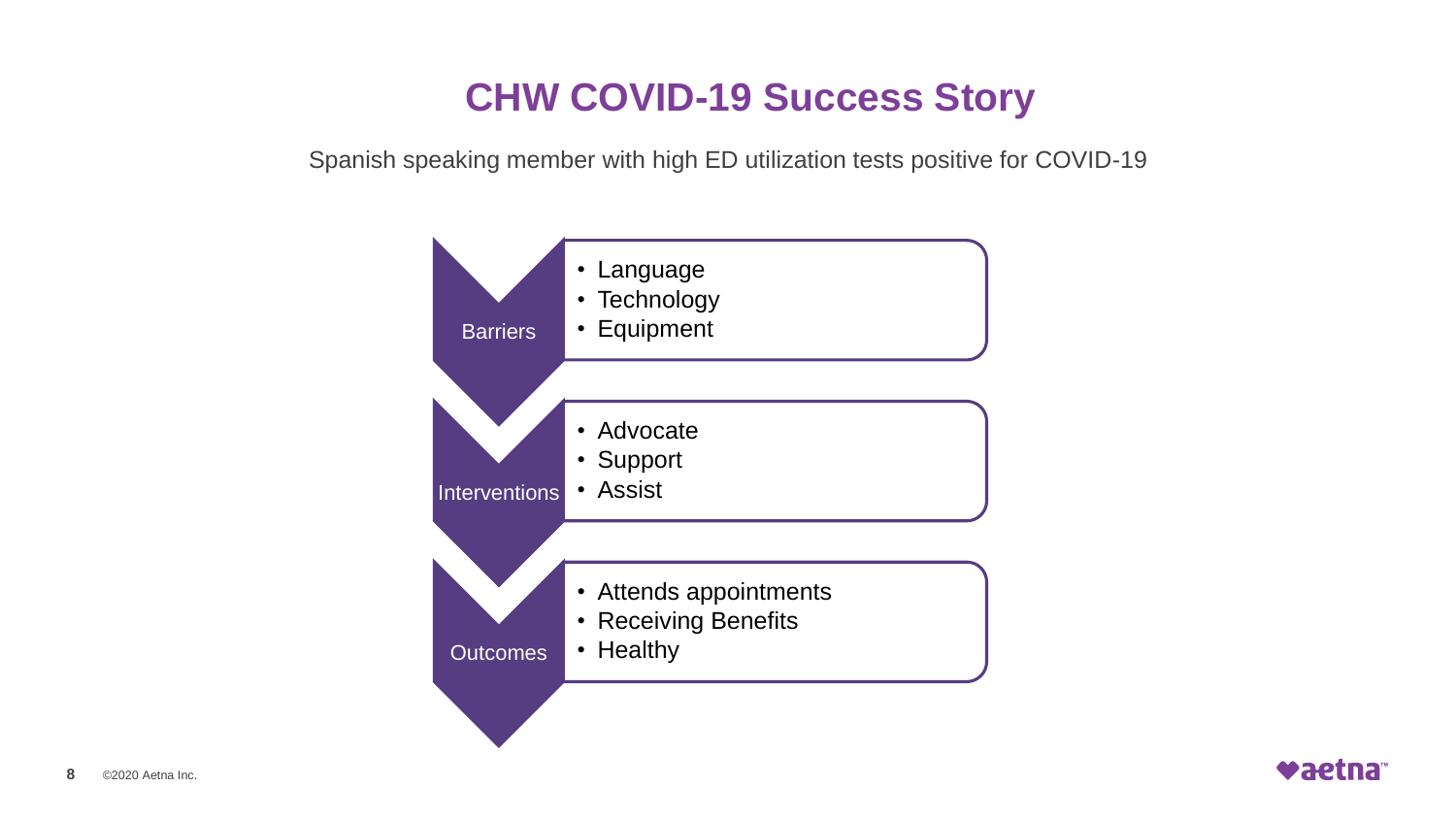CHW's begin outreach 24 hours after receiving information from provider (most times outreach begins same day)

Expanded to 8 providers in all 5 regions of the state

CM and Engagement HUB Outreach

12–16 years-old vaccination efforts



**Waetna**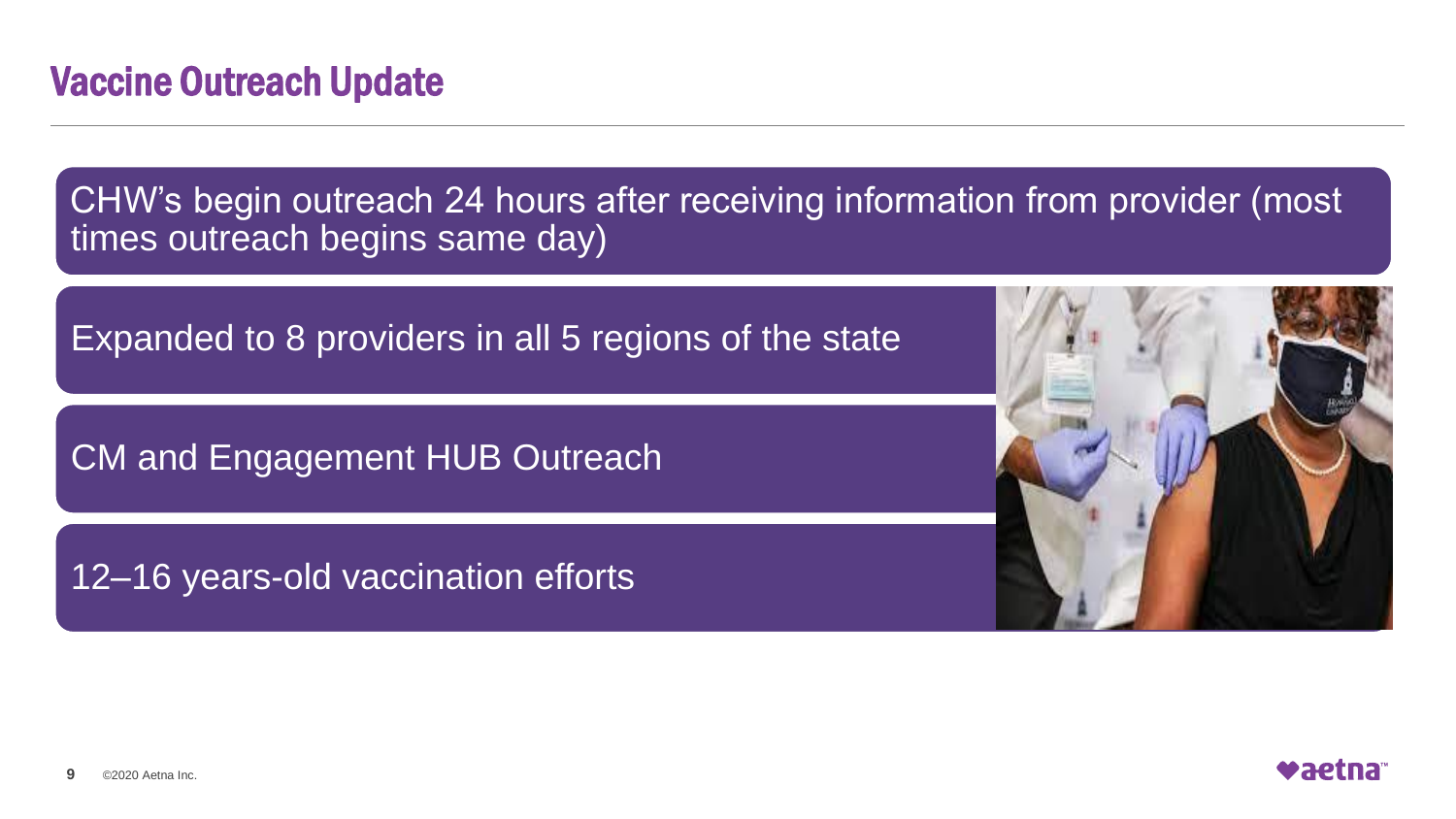# **Additional Outreach**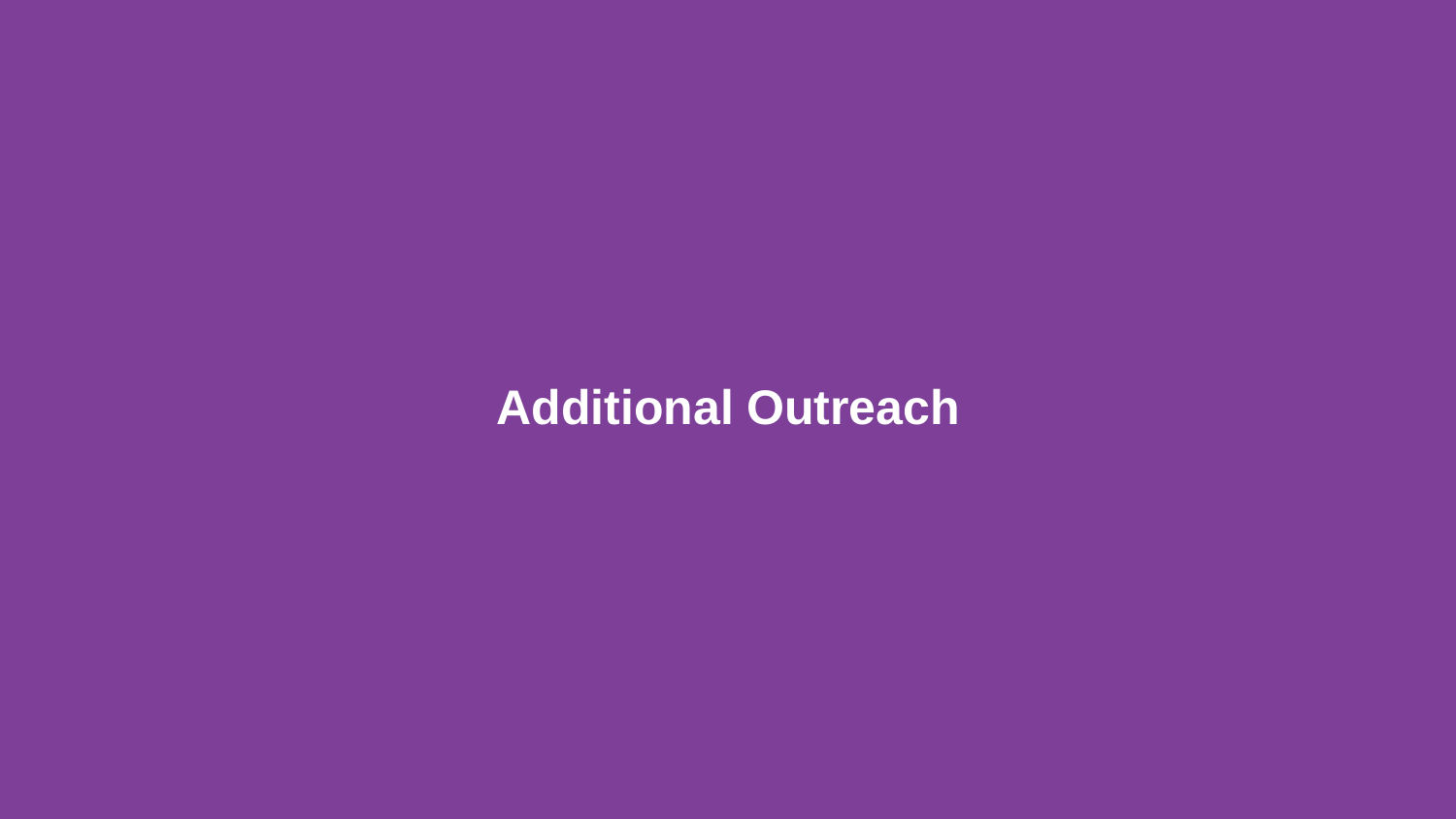### **Text Message Campaigns**

#### **Vaccination Outreach Series**

### **COVID-19 Education Series**

- 4-part COVID Educational **Series**
- Every three days
- Prevention, SDoH, COVID resources, Social Distancing

#### Group One

• Chronic conditions including Asthma, COPD, CHF, CKD, CAD, Diabetes, and Hypertension) or over the age of 65

#### Group Two

• Anyone whose race is not Caucasian, or ethnicity is not Non-Hispanic ages 16 and up

Group 3

• Remaining population ages 16 and up

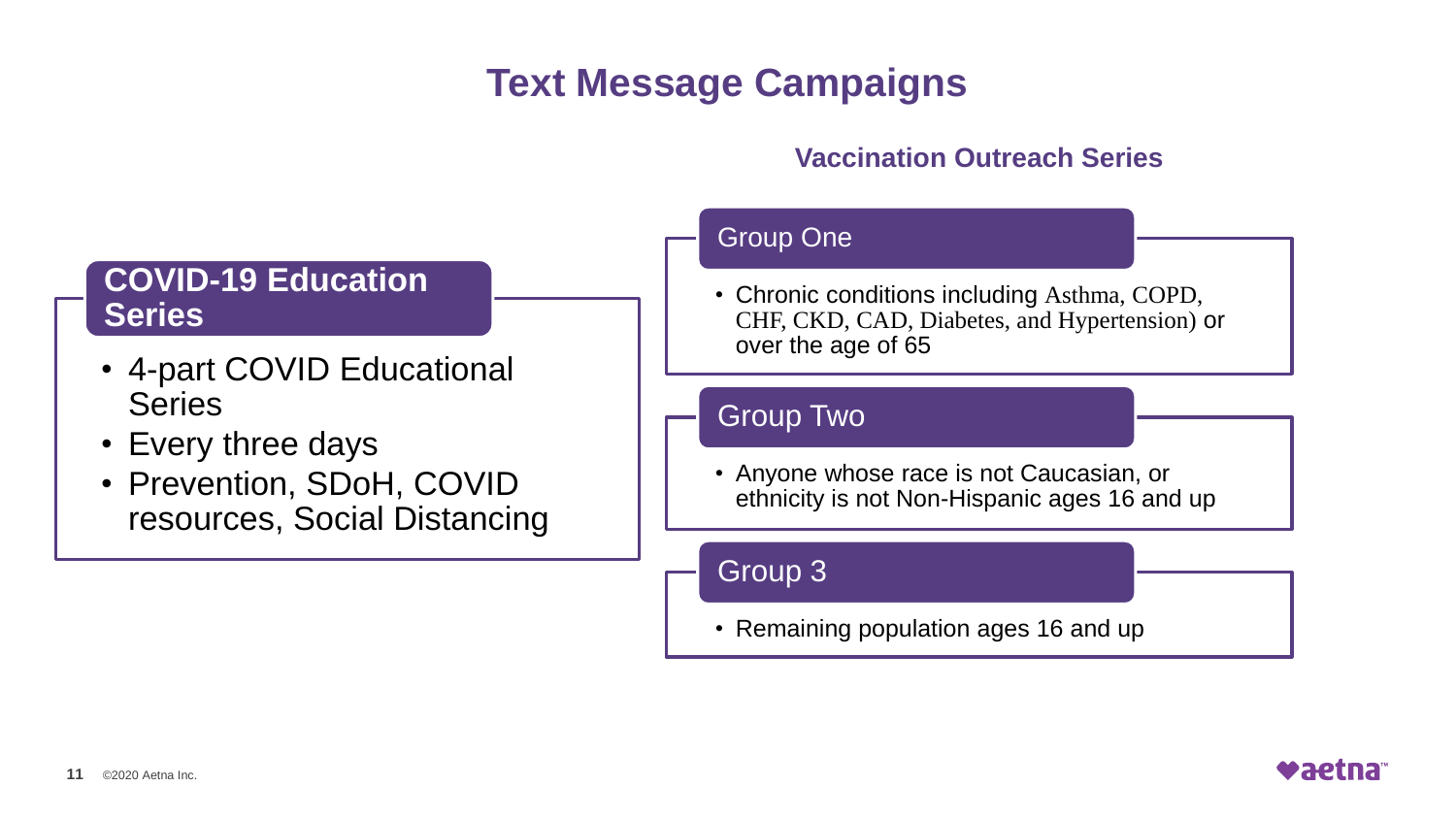# **Telemedicine**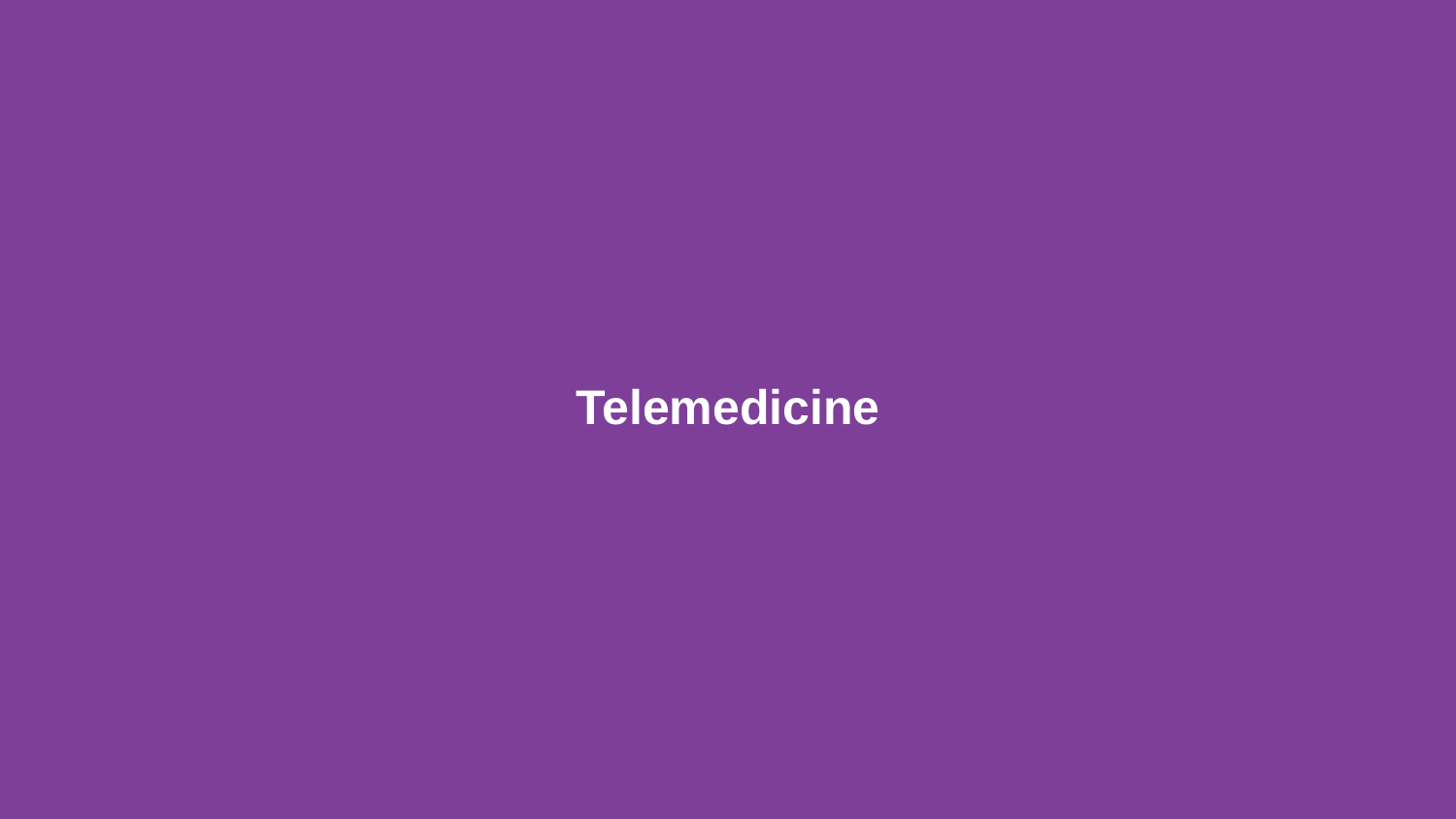

# **Telemedicine Trend**

Telehealth services and encounters have seen a dramatic rise during the pandemic

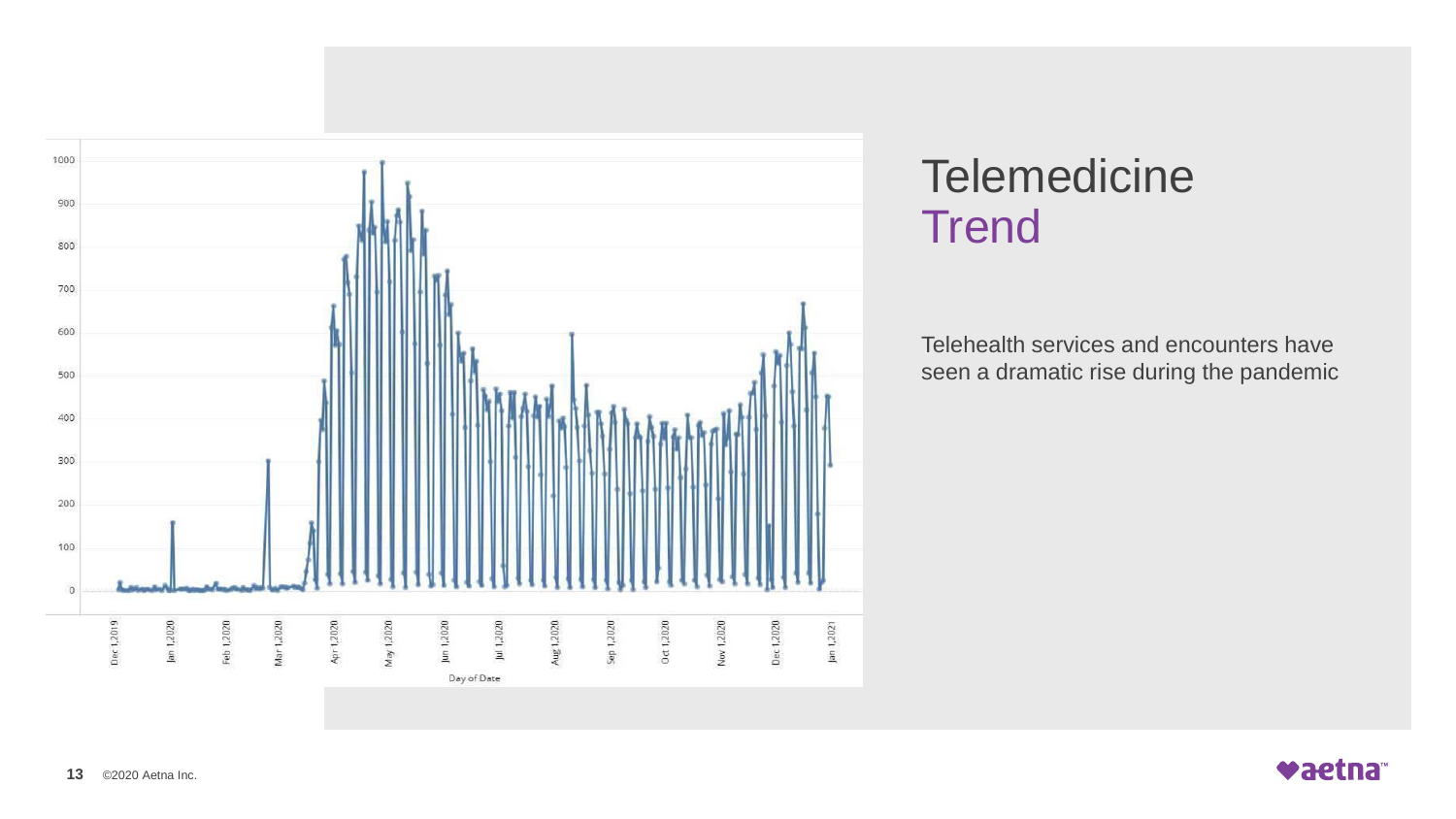

### **Telemedicine Provider/member support**

#### • Provider Newsletter

- Refers providers to our website COVID<br>resource page for telemedicine guidance<br>(last five newsletters)
- Quality Provider Liaisons (QPL)
	- QPLs educate providers on<br>availability of telehealth and use of<br>telehealth as HEDIS measure
- Provided Digital Scales and BP cuffs to<br>pregnant members to allow monitoring during<br>the pandemic.
- Provided Philadelphia w omen w ith access to<br>Pacify Application to assist members w ith<br>breast feeding needs w ith live certified lactation<br>consultants through PDHHS funding.

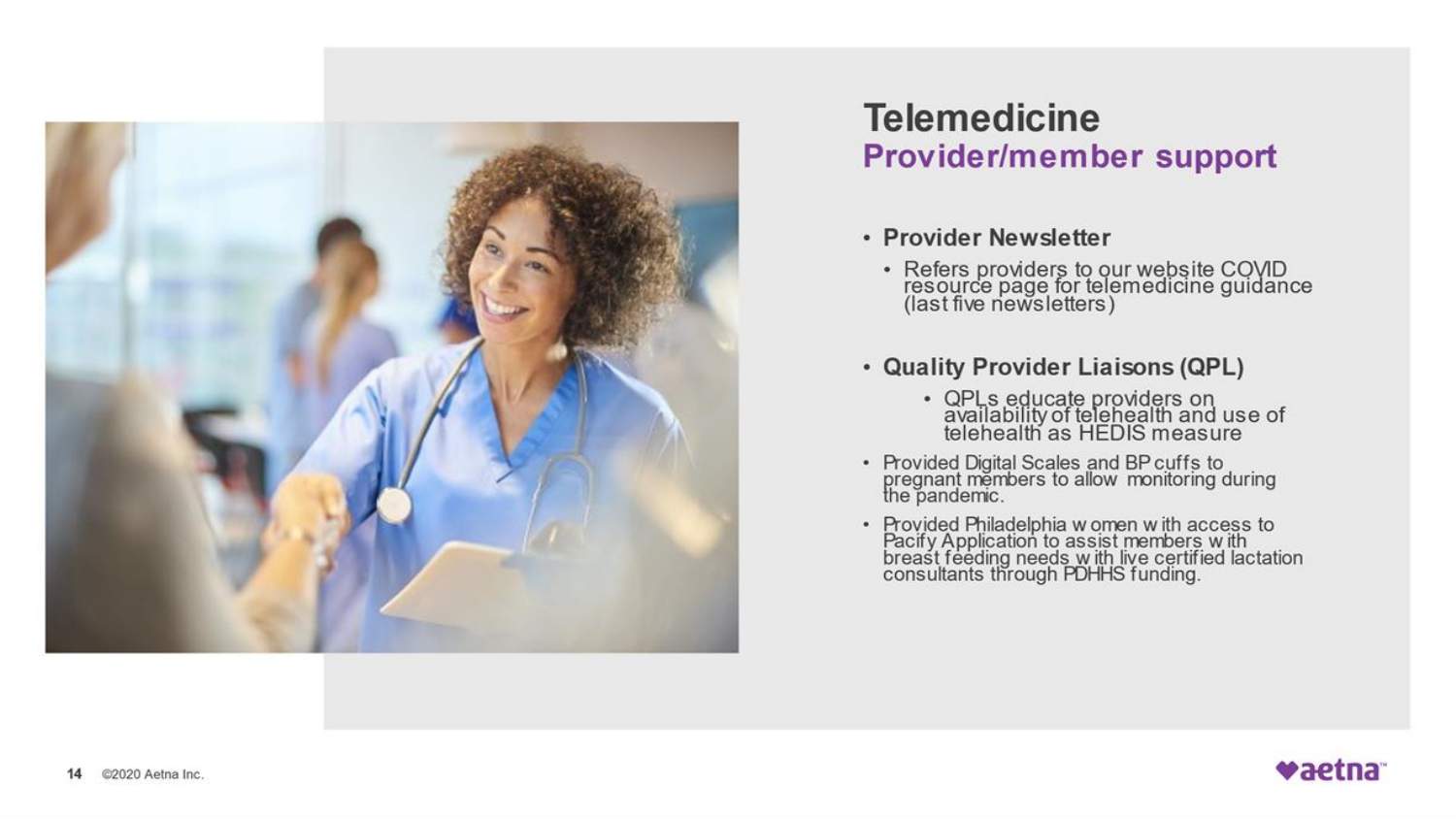# **Dental**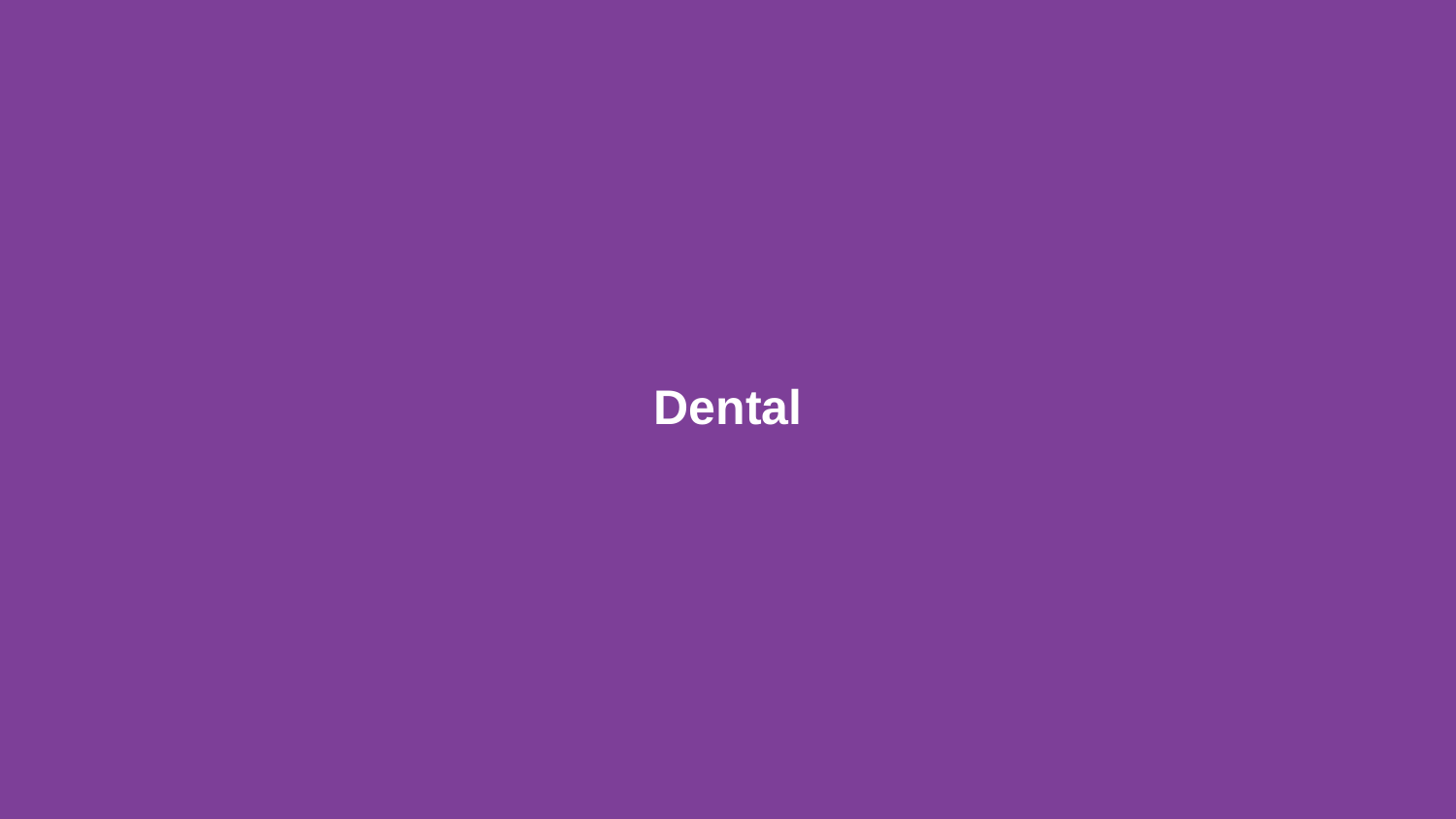### **Cornerstone Cares Dental Drive Up**

In early April, Aetna Better Health of PA team held our second outdoor drive through/walk up dental event. Partnering with Cornerstone Cares in the Hill District of Pittsburgh, an outdoor check point was set up for dental screenings and varnish treatments.

- FQHC Partnership with ABHPA to outreach to members during COVID
- Targeted ADV non-adherent population 1-20 years of age
- Members received screenings, oral hygiene instructions, tobacco cessation counseling, nutritional counseling, and/or a fluoride application
- We utilized our small, diverse business vendor to facilitate appointment scheduling for the event



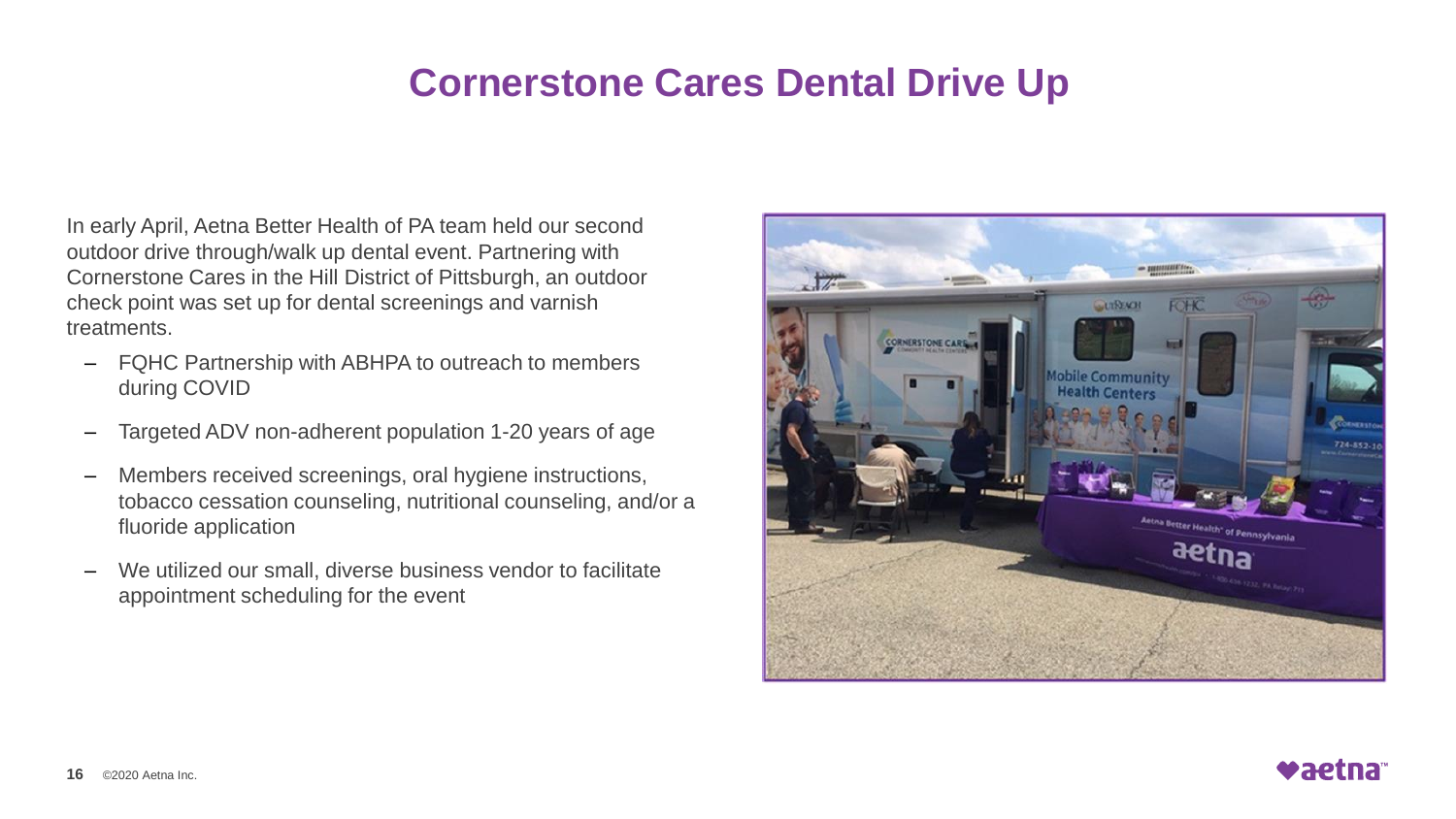### **COVID-19 and Teledentistry**